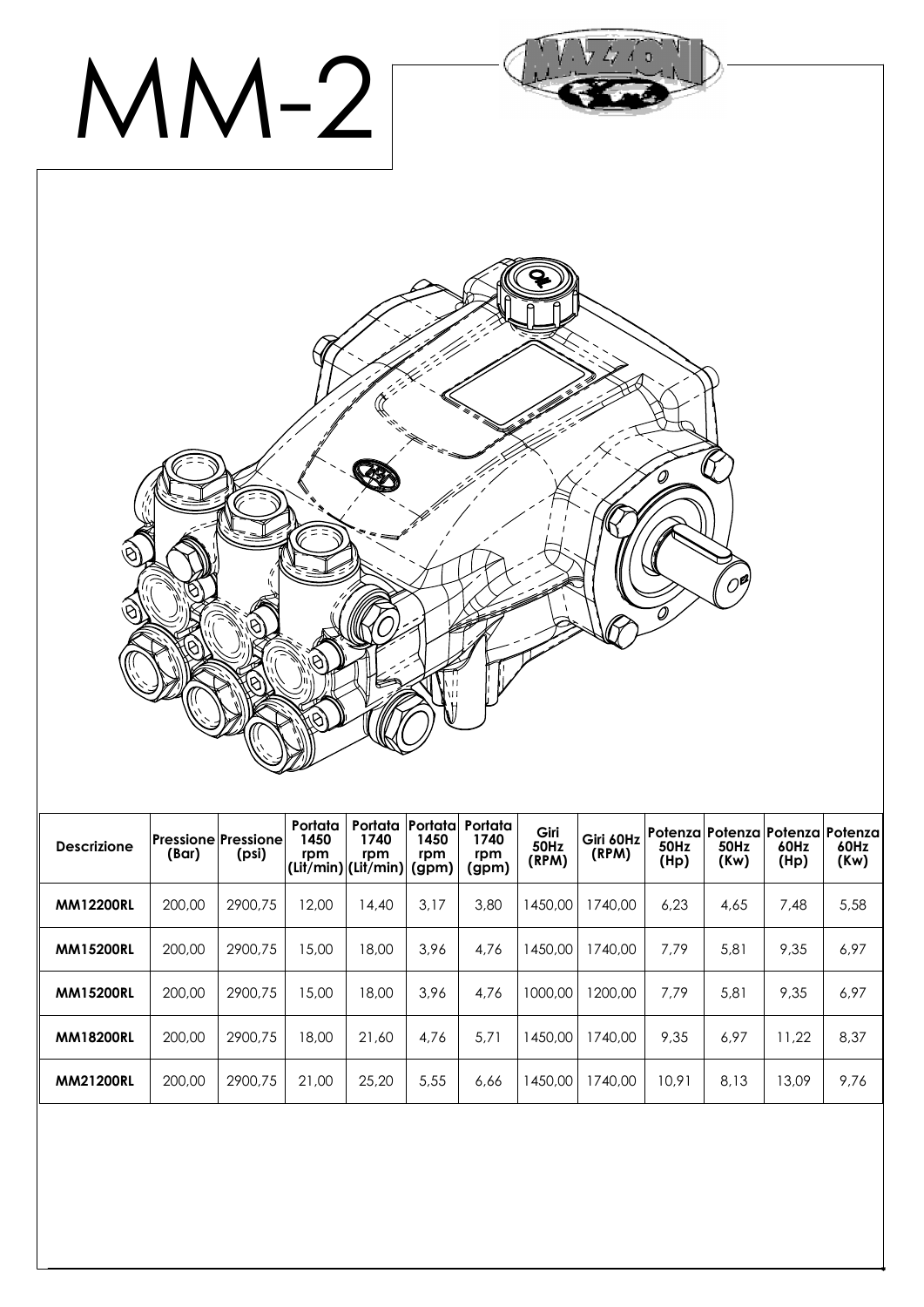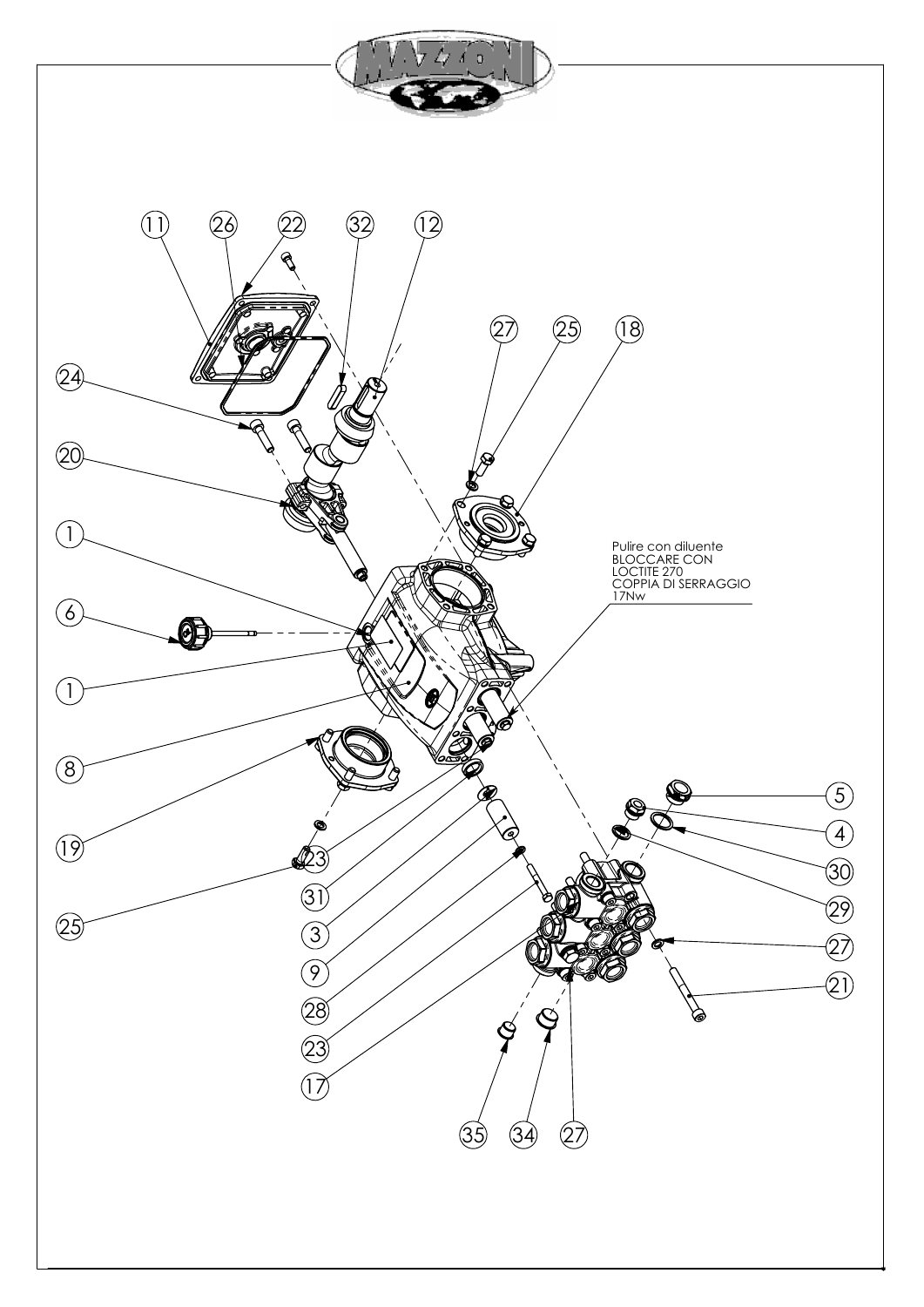| Pos.         | MM-221200RL | <b>MM-215200RL</b>           | MM-212200RL              | MM-218200RL              | MM-2 *15200RL            | Cod.                   | <b>ITALIANO</b>                                   | <b>ENGLISH</b>                               | <b>DEUTSCH</b>                                                   | <b>ESPAÑOL</b>                                      | <b>FRANCAIS</b>                                |
|--------------|-------------|------------------------------|--------------------------|--------------------------|--------------------------|------------------------|---------------------------------------------------|----------------------------------------------|------------------------------------------------------------------|-----------------------------------------------------|------------------------------------------------|
| $\mathbf{I}$ | 1           |                              | ۳                        | $\overline{a}$           | $\overline{\phantom{a}}$ | P0.007.001             | Etichetta 55x34                                   | Label 55x34                                  | Elikelt 55x34                                                    | Etiqueta 55x34                                      | Étiquette 55x34                                |
| 3            | 3           |                              |                          |                          |                          | P1.003.003             | Rondella Rame<br>ø23.5 ø9.6X0.5                   | Copper washer<br>ø23.5 ø9.6X0.5              | <b>Kupferunterlegssc</b><br>heibe ø23.5<br>ø9.6X0.5              | Arandela de<br>cobre $\varnothing$ 23.5<br>ø9.6X0.5 | <b>Rondelle cuivre</b><br>ø23.5 ø9.6X0.5       |
| 4            | 1           |                              | $\overline{\phantom{0}}$ | -                        | $\overline{\phantom{a}}$ | P1.012.003             | Tappo G 3/8"<br>H <sub>18</sub>                   | Cap G 3/8" H18                               | Deckel G 3/8"<br>H18                                             | Tapón G 3/8"<br>H18                                 | <b>Bouchon G</b><br>3/8" H18                   |
| 5            | 1           |                              | $\overline{\phantom{0}}$ | ۳                        | $\overline{\phantom{a}}$ | P1.012.004             | Tappo G1/2"                                       | Cap $G1/2"$                                  | Deckel G1/2"                                                     | Tapón G1/2"                                         | <b>Bouchon G1/2"</b>                           |
| 6            | 1           |                              | $\overline{\phantom{0}}$ | $\overline{a}$           | $\overline{\phantom{a}}$ | P1.012.006             | Tappo G3/8"<br>L.75                               | Cap G3/8" L.75                               | <b>Deckel G3/8" L.75</b>                                         | Tapón G3/8"<br>L.75                                 | <b>Bouchon G3/8"</b><br>L.75                   |
| 8            | 1           | $\overline{\phantom{0}}$     | $\qquad \qquad -$        | $\overline{\phantom{0}}$ | $\overline{\phantom{a}}$ | P1.020.006             | <b>Corpo Pompa</b><br>ММ-2                        | <b>Pump Body</b><br>ММ-2                     | Pumpenkörper<br>ММ-2                                             | Cuerpo de la<br>bomba MM-2                          | Corps de<br>pompe MM-2                         |
| 9            | 3           | $\overline{\phantom{a}}$     | -                        | Ξ.                       | $\qquad \qquad -$        | P1.071.013             | Pistone ø20<br>h46-MM-2                           | Piston ø20 h46-<br>ММ-2                      | Kolben ø20 h46-<br>ММ-2                                          | Pistón ø20 h46-<br>$MM-2$                           | <b>Piston ø20 h46-</b><br>ММ-2                 |
| 11           | 1           |                              |                          |                          | $\qquad \qquad -$        | P2.012.001             | Coperchio MM                                      | <b>Cover MM</b>                              | <b>Deckel MM</b>                                                 | Тара ММ                                             | <b>Couvercle MM</b>                            |
| 12           | 1           |                              |                          |                          | $\overline{\phantom{0}}$ | P <sub>2.014.011</sub> | <b>Albero</b><br>Premontato<br>Ec.8.25-E-MM-2     | Preassembled<br>shaft Ec.8.25-E-<br>$MM-2$   | Vormontierte<br><b>Welle Ec.8.25-E-</b><br>$MM-2$                | Preensamblad<br>o eje Ec.8.25-E-<br>$MM-2$          | Préassemblé<br>arbre Ec.8.25-<br>$E-MM-2$      |
| 13           | 1           | $\overline{1}$               |                          |                          | $\overline{\phantom{0}}$ | P <sub>2.014.012</sub> | Albero<br>Premontato<br>Ec.6-E-MM-2               | Preassembled<br>shaft Ec.6-E-<br>$MM-2$      | Vormontierte<br><b>Welle Ec.6-E-MM-</b><br>2                     | Preensamblad<br>o eje Ec.6-E-<br>$MM-2$             | Préassemblé<br>arbre Ec.6-E-<br>$MM-2$         |
| 14           | 1           |                              |                          |                          |                          | P <sub>2.014.013</sub> | Albero<br>Premontato<br>Ec.4.85-B-MM-2            | Preassembled<br>shaft Ec. 4.85-<br>В-ММ-2    | Vormontierte<br>Welle Ec. 4.85-B-<br>ММ-2                        | Preensamblad<br>o eje Ec. 4.85-<br>В-ММ-2           | Préassemblé<br>arbre Ec. 4.85-<br>$B-MM-2$     |
| 15           | 1           |                              |                          |                          |                          | P2.014.014             | <b>Albero</b><br>Premontato<br>Ec.7.16-C-MM-<br>2 | Preassembled<br>shaft Ec.7.16-<br>$C-MM-2$   | Vormontierte<br><b>Welle Ec.7.16-C-</b><br>ММ-2                  | Preensamblad<br>o eje Ec.7.16-<br>$C-MM-2$          | Préassemblé<br>arbre Ec.7.16-<br>$C-MM-2$      |
| 16           | 1           |                              |                          |                          | $\mathbf{1}$             | P <sub>2.014.015</sub> | <b>Albero</b><br>Premontato<br>Ec.8.5-D-MM-2      | Preassembled<br>shaft Ec.8.5-D-<br>$MM-2$    | Vormontierte<br>Welle Ec.8.5-D-<br>$MM-2$                        | Preensamblad<br>o eje Ec.8.5-D-<br>$MM-2$           | Préassemblé<br>arbre Ec.8.5-D-<br>$MM-2$       |
| 17           | 1           | $\overline{\phantom{a}}$     | $\qquad \qquad -$        | -                        | $\overline{\phantom{a}}$ | P2.035.011             | Testata pompa<br>$MM-2$                           | <b>Pump head</b><br>$MM-2$                   | <b>Pumpekopf MM-2</b>                                            | Cabeza<br>bomba MM-2                                | Tete de pompe<br>$MM-2$                        |
| 18           | 1           |                              |                          | -                        |                          | P2.060.005             | <b>Flangia PDF</b><br>$\overline{MM-2}$           | <b>Flange PDF</b><br>$M-M-2$                 | <b>Flansch PDF MM-</b><br>2                                      | <b>Borde PDF MM-</b><br>2                           | <b>Bride PDF MM-2</b>                          |
| 19           | 1           |                              |                          |                          | $\overline{\phantom{0}}$ | P2.060.006             | <b>Flangia MM-2</b>                               | <b>Flange MM-2</b>                           | <b>Flansch MM-2</b>                                              | <b>Borde MM-2</b>                                   | <b>Bride MM-2</b>                              |
| 20           | 3           |                              |                          |                          | $\qquad \qquad -$        | P2.150.006             | Biella MM-2                                       | <b>Connecting</b><br>rod MM-2                | <b>Plenelstange</b><br>$MM-2$                                    | <b>Biela MM-2</b>                                   | <b>Bielle MM-2</b>                             |
| 21           | 8           |                              | $\overline{\phantom{0}}$ | Ξ.                       | $\overline{\phantom{a}}$ | P4.002.001             | <b>Vite M8x70 UNI</b><br>5931                     | <b>Screw M8x70</b><br><b>UNI 5931</b>        | <b>Schrauben M8x70</b><br><b>UNI 5931</b>                        | <b>Tornillo M8x70</b><br><b>UNI 5931</b>            | <b>Vis M8x70 UNI</b><br>5931                   |
| 22           | 4           |                              | $\overline{\phantom{0}}$ | -                        | $\overline{\phantom{0}}$ | P4.002.004             | Vite M6x16                                        | <b>Screw M6x16</b>                           | Schrauben M6x16                                                  | Tornillo M6x16                                      | Vis M6x16                                      |
| 23           | 3           |                              |                          |                          |                          | P4.002.015             | <b>UNI5931</b><br>Vite M6x50                      | <i><b>UNI5931</b></i><br>Screw M6x50         | <b>UNI5931</b><br><b>Schrauben M6x50</b>                         | <b>UNI5931</b><br>Tornillo M6x50                    | <b>UNI5931</b><br>Vis M6x50                    |
|              |             |                              |                          |                          |                          |                        | stainless steel<br>Vite M8x35                     | stainless steel<br>Screw M8x35               | stainless steel<br>Schrauben M8x35                               | stainless steel<br>Tornillo M8x35                   | stainless steel<br>Vis M8x35                   |
| 24           | 6           | $\qquad \qquad \blacksquare$ | $\overline{\phantom{0}}$ | $\overline{a}$           | $\overline{\phantom{a}}$ | P4.002.016             | UNI5931-67                                        | <b>UNI5931-67</b>                            | <b>UNI5931-67</b>                                                | <b>UNI5931-67</b>                                   | UNI5931-67                                     |
| 25           | 8           | $\overline{\phantom{0}}$     | $\overline{\phantom{0}}$ | -                        | $\overline{\phantom{a}}$ | P4.002.018             | Vite M8x22                                        | Screw M8x22<br>UNI5739-65 ZEB UNI5739-65 ZEB | Schrauben M8x22<br><b>UNI5739-65 ZEB</b>                         | Tornillo M8x22<br><u>UNI5739-65 ZEB</u>             | <b>Vis M8x22</b><br><b>UNI5739-65 ZEB</b>      |
| 26           | 1           | $\overline{\phantom{0}}$     | $\overline{\phantom{0}}$ | $\overline{a}$           | $\overline{\phantom{a}}$ | P4.005.026             | Guarnizione<br>ORM 126X3.0                        | Gasket ORM<br>126X3.0                        | <b>Dichtung ORM</b><br><i>126X3.0</i>                            | Guarnición<br>ORM 126X3.0                           | Garniture ORM<br>126X3.0                       |
| 27           | 16          | $\overline{\phantom{0}}$     | $\qquad \qquad -$        | -                        | $\overline{\phantom{a}}$ | P4.008.001             | <b>Rondella M8</b><br>(UNI6592)                   | <b>Washer M8</b><br>(UNI6592)                | Unterlegscheibe<br><b>M8 (UNI6592)</b>                           | Arandela M8<br>(UNI6592)                            | <b>Rondelle M8</b><br>(UNI6592)                |
| 28           | 3           |                              |                          |                          | $\overline{\phantom{0}}$ | P4.008.003             | <b>Rondella Rame</b><br>ø6x12x1                   | <b>Copper washer</b><br>ø6,4x12,5x1,6        | <b>Kupferunterlegssc</b><br>heibe<br>ø6,4x12,5x1,6               | Arandela de<br>cobre<br>ø6,4x12,5x1,6               | Rondelle cuivre<br>ø6,4x12,5x1,6               |
| 29           | 1           |                              |                          |                          | $\overline{\phantom{a}}$ | P4.008.008             | Rondella Rame<br>3 8 R17x22x1.5                   | Copper washer<br>3 8R17x22x1.5               | Kupferunterlegssc<br>heibe $3 \tilde{\mathcal{S}}$<br>R17x22x1.5 | Arandela de<br>cobre $3 8$<br>R17x22x1.5            | <b>Rondelle cuivre</b><br>3 8 R17x22x1.5       |
| 30           | 1           |                              |                          |                          | $\overline{\phantom{a}}$ | P4.008.009             | Rondella Rame<br>G1/2"<br>21.5x27x1.5             | G1/2"<br>21.5x27x1.5                         | Copper washer Kupferunterlegssc<br>heibe G1/2"<br>21.5x27x1.5    | Arandela de<br>cobre G1/2"<br>21.5x27x1.5           | <b>Rondelle cuivre</b><br>G1/2"<br>21.5x27x1.5 |
| 31           | 3           |                              | ۳                        | ۳                        | $\overline{\phantom{0}}$ | P4.015.002             | Anello 16x24x5<br>NBR                             | <b>Ring 16x24x5</b><br><b>NBR</b>            | Ring 16x24x5 NBR                                                 | Anillo 16x24x5<br><b>NBR</b>                        | Bague 16x24x5<br><b>NBR</b>                    |
| 32           | 1           |                              | $\overline{\phantom{0}}$ | -                        | $\overline{\phantom{a}}$ | P4.021.001             | Chiavetta<br>8x7x35                               | Key 8x7x35                                   | Keil 8x7x35                                                      | Chaveta<br>8x7x35                                   | Clavette<br>8x7x35                             |
| 33           | 1           | $\overline{\phantom{0}}$     | $\overline{\phantom{a}}$ | -                        | $\overline{\phantom{a}}$ | P4.022.001             | Fascetta<br>3.5x140                               | Clamp 3.5x140                                | <b>Klemme 3.5x140</b>                                            | Faja 3.5x140                                        | Petit bande<br>3.5x140                         |
| 34           | 1           |                              | $\overline{\phantom{0}}$ | $\overline{a}$           | $\overline{\phantom{a}}$ | P4.043.001             | Protezione ø20                                    | Protection ø20                               | Scuhtz ø20                                                       | Protecciòn ø20                                      | Protection ø20                                 |
| 35           |             |                              |                          |                          |                          |                        | P4.043.002 Protezione 15.5 Protection 15.5        |                                              | Scuhtz 15.5                                                      |                                                     | Profección 15.5 Profection 15.5                |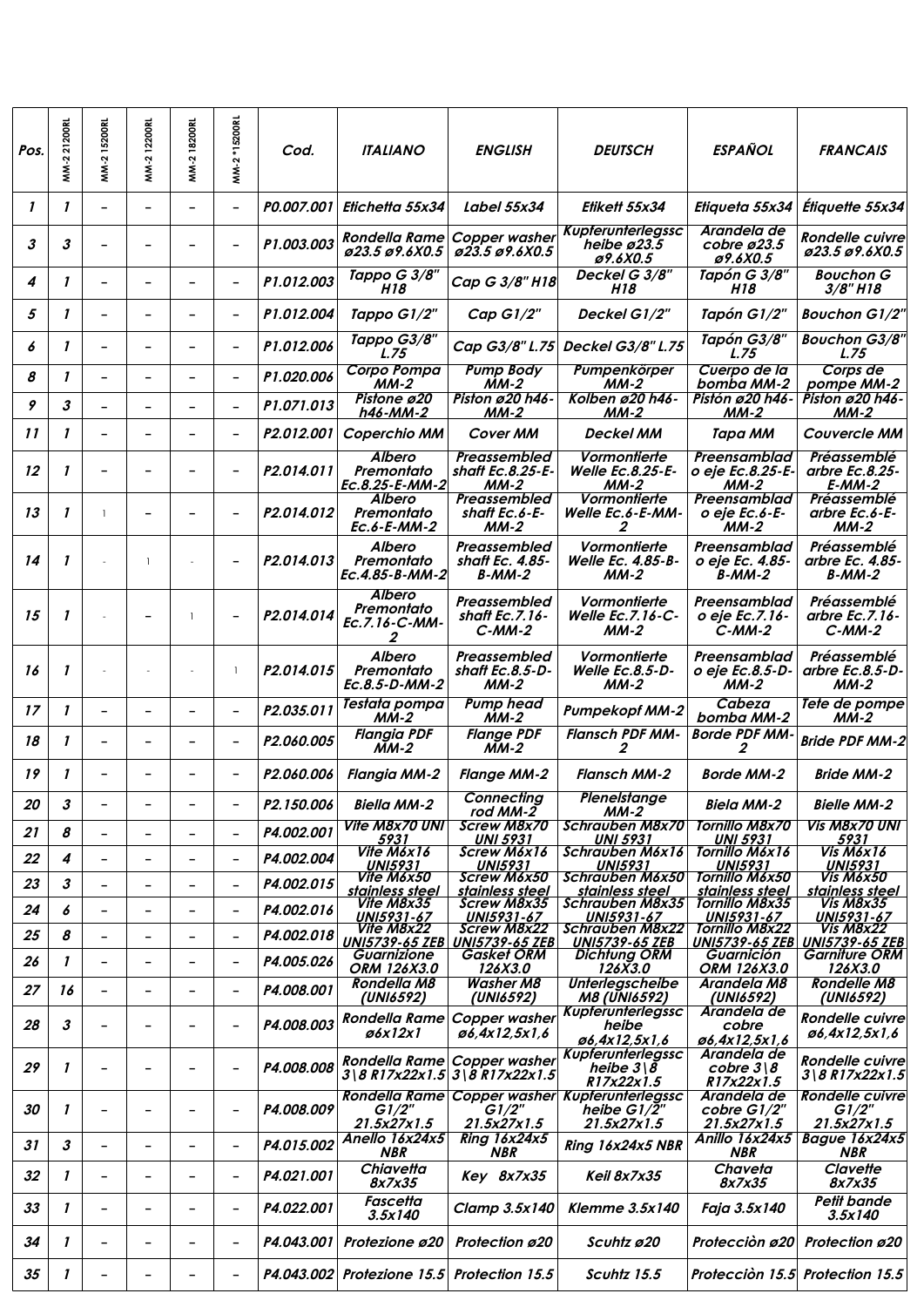

## **P2.035.011.B**

| Pos.           | Q.tà         | Cod.       | <b>ITALIANO</b>                        | <b>ENGLISH</b>                  | <b>DEUTSCH</b>                                      | <b>ESPAÑOL</b>                                         | <b>FRANCAIS</b>                    |
|----------------|--------------|------------|----------------------------------------|---------------------------------|-----------------------------------------------------|--------------------------------------------------------|------------------------------------|
| $\overline{1}$ | $\mathbf{1}$ | P1.012.002 | Tappo 1/4"Gas                          | Cap 1/4"Gas                     | Deckel 1/4"Gas                                      | Tapón 1/4"Gas                                          | Bouchon 1/4"Gas                    |
| 2              | 3            | P1.024.001 | Diffusore ø20 "MM"                     | Diffusor ø20 "MM"               | Diffusor ø20 "MM"                                   | Difusor ø20 "MM"                                       | Diffuseur ø20 "MM"                 |
| 3              | 1            | P1.043.001 | Testata pompa PMED                     | Pump head PMED                  | Pumpekopf PMED                                      | Cabeza bomba PMED                                      | Tete de pompe PMED                 |
| $\overline{4}$ | 3            | P1.070.001 | Pressore "U" ø20 "MM"                  | Pressure Ring "U" ø20<br>'MM'   | Bague de pression "U"<br>020 "MM"                   | Anillo de presión "U" ø20<br>"ММ"                      | Bague de pression "U"<br>ø20 "MM"  |
| 5              | 6            | P2.003.006 | Valvola VAM 21L/min<br>ø21 MM-1        | Valve VAM 21L/min ø21<br>$MM-1$ | Ventil VAM 21L/min ø21<br>$MM-1$                    | Válvula VAM 21 L/min<br>$\alpha$ 21 MM-1               | Valve VAM 21L/min ø21<br>$MM-1$    |
| 6              | 6            | P2.013.007 | Tappo V.A.M. +OR                       | Cap V.A.M. +OR                  | Deckel V.A.M. +OR                                   | Tapón V.A.M. +OR                                       | Bouchon V.A.M. +OR                 |
| $\overline{7}$ | 6            | P4.005.001 | OR 3068 NBR                            | O-ring 3068 NBR                 | O-Ring 3068 NBR                                     | OR 3068 NBR                                            | Joint torique 3068 NBR             |
| 8              | 3            | P4.005.003 | OR 2125                                | O-ring 2125                     | O-Ring 2125                                         | OR 2125                                                | Joint torique 2125                 |
| 9              | 1            | P4.008.007 | Rondella Rame 1/4<br>Ø13x19x1.5        | Copper washer 1/4<br>Q13x19x1.5 | Kupferunterlegsscheibe<br>$1/4$ Ø $13x$ 19 $x1.5$   | Arandela de cobre 1/4<br>Ø13x19x1.5                    | Rondelle cuivre 1/4<br>Ø13x19x1.5  |
| 10             | 3            | P4.100.001 | Tenuta pistone anteriore<br>ø20xø30x9  | Front piston seal<br>ø20xø30x9  | Front Kolbendichtung<br>Ø20xØ30x9                   | Junta del pistón<br>delantero ø20xø30x9                | Joint de piston avant<br>Ø20xØ30x9 |
| 11             | 3            | P4.100.002 | Tenuta pistone<br>posteriore ø20xø28x8 | Piston seal back<br>Ø20xØ28x8   | Kolbendichtung zurück<br>$\alpha$ 20x $\alpha$ 28x8 | Piston sellado posterior<br>$\alpha$ 20x $\alpha$ 28x8 | Piston joint arrière<br>ø20xø28x8  |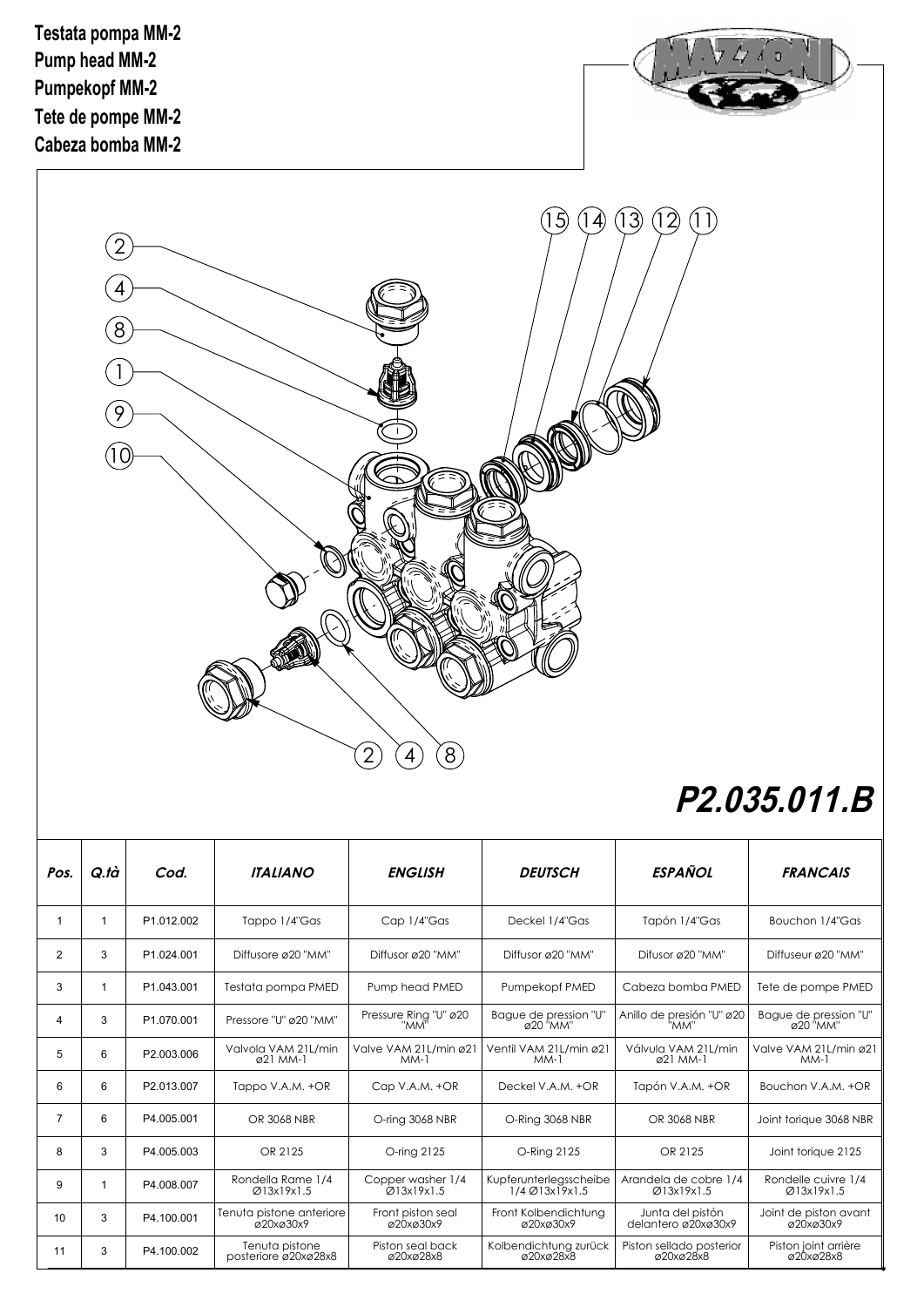**Coperchio MM Cover MM Deckel MM Tapa MM Couvercle MM**





## **P2.012.001.D**

| Pos.           | QTA' | Cod.       | <b>ITALIANO</b>             | <b>ENGLISH</b>                | <b>DEUTSCH</b>                | <b>ESPAÑOL</b>             | <b>FRANCAIS</b>                      |
|----------------|------|------------|-----------------------------|-------------------------------|-------------------------------|----------------------------|--------------------------------------|
|                |      | P1.054.001 | Coperchio "MM"              | Cover "MM"                    | Deckel "MM"                   | Tapa "MM"                  | Couvercle "MM"                       |
| $\overline{2}$ |      | P1.012.003 | Tappo G 3/8"<br>H18         | Cap G 3/8"<br>H18             | Deckel G 3/8"<br>H18          | Tapón G 3/8"<br>H18        | Bouchon G 3/8"<br>H18                |
| 3              |      | P1.012.015 | Tappo G3/4                  | Cap G3/4                      | Deckel G3/4                   | Tapón G3/4                 | Bouchon G3/4                         |
| 4              |      | P4.005.027 | Guarnizione<br>ORM 14.0X2.0 | Gasket ORM<br>14.0X2.0        | Dichtung ORM<br>14.0X2.0      | Guarnición<br>ORM 14.0X2.0 | Garniture ORM<br>14.0X2.0            |
| 5              |      | P4.005.030 | OR ORM0285-20<br>(NBR)      | O-ring<br>ORM0285-20<br>(NBR) | O-Ring<br>ORM0285-20<br>(NBR) | OR ORM0285-20<br>(NBR)     | Joint torique<br>ORM0285-20<br>(NBR) |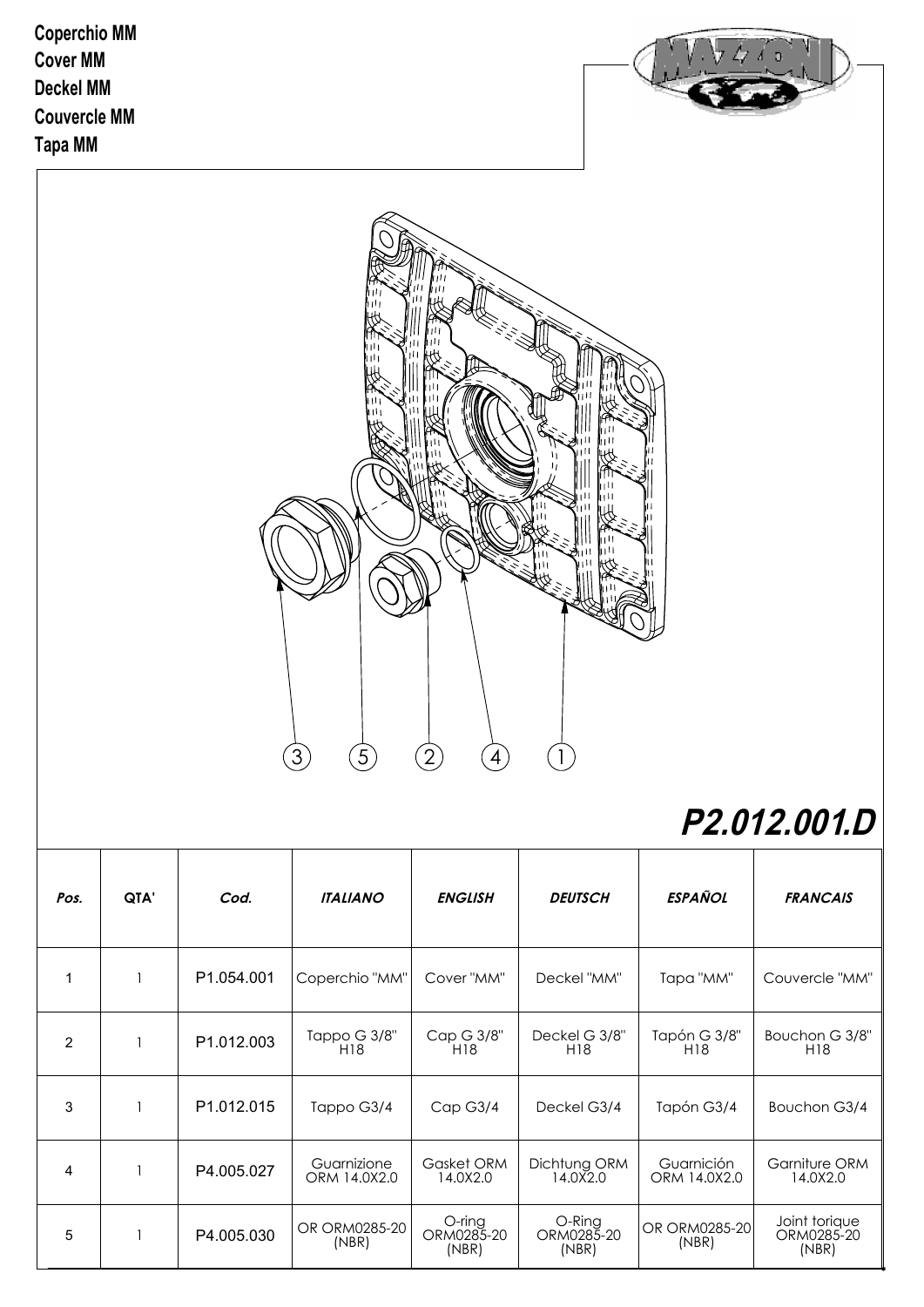## MM-2

 $4/4$  of

| <b>INGLESE</b><br><b>TEDESCO</b><br><b>SPAGNOLO</b><br><b>FRANCESE</b><br>Code<br>Q.ta<br><i><b>ITALIANO</b></i><br>Valvola VAM 21L/min<br>Valve VAM 21L/min<br>Ventil VAM 21L/min<br>Válvula VAM 21L/min<br>Valve VAM 21L/min<br>6<br>P2.003.006<br>ø21 MM-1<br>ø21 MM-1<br>ø21 MM-1<br>ø21 MM-1<br>ø21 MM-1<br>6<br>P4.005.001<br>OR 3068 NBR<br>O-ring 3068 NBR<br>O-Ring 3068 NBR<br>OR 3068 NBR<br>Joint torique 3068 NBR<br>6<br>P4.005.002<br>OR 2.62x20.29<br>O-ring 2.62x20.29<br>O-Ring 2.62x20.29<br>OR 2.62x20.29<br>Joint torique 2.62x20.29<br>P9.001.005<br>kit valvola completa pompa mmc - <b>kit valves for mm pump</b><br><b>INGLESE</b><br><b>TEDESCO</b><br><b>SPAGNOLO</b><br><b>FRANCESE</b><br><b>ITALIANO</b><br>Code<br>Q.ta<br>Guarnizione OR 2118<br>Gasket OR 2118 NBR-<br>Dichtung OR 2118 NBR-<br>Guarnición OR 2118<br>Garniture OR 2118<br>3<br>P4.005.029<br>1.78x29.87<br>NBR-1.78x29.87<br>1.78x29.87<br>NBR-1.78x29.87<br>NBR-1.78x29.87<br>Tenuta pistone<br>Front piston seal<br>Front Kolbendichtung<br>Junta del pistón<br>Joint de piston avant<br>3<br>P4.100.001<br>anteriore ø20xø30x9<br>ø20xø30x9<br>ø20xø30x9<br>delantero ø20xø30x9<br>Ø20xØ30x9<br>Tenuta pistone<br>Piston seal back<br>Kolbendichtung zurück<br>Piston sellado<br>Piston joint arrière<br>3<br>P4.100.002<br>posteriore ø20xø28x8<br>ø20xø28x8<br>ø20xø28x8<br>posterior ø20xø28x8<br>ø20xø28x8<br>P9.003.025<br>GUARNIZIONE PISTONE ø20 POMPA MM-2 - KIT PLUNGER SEALS ø20 FOR MM PUMP<br><b>TEDESCO</b><br><b>SPAGNOLO</b><br><b>FRANCESE</b><br>Code<br>Q.ta<br><i><b>ITALIANO</b></i><br><i><b>INGLESE</b></i><br>P1.024.017<br>Diffusore MM-2<br>Diffusor MM-2<br>Diffusor MM-2<br>Difusor MM-2<br>Diffuseur MM-2<br>1<br>Bague de pression<br>Anillo de presión MM-<br>Bague de pression<br>$\mathbf{1}$<br>Pressore MM-2<br>Pressure Rina MM-2<br>P <sub>1.070.019</sub><br>$MM-2$<br>$MM-2$<br>Dichtung OR 2118 NBR-<br>1.78x29.87<br>Guarnizione OR 2118<br>Gasket OR 2118 NBR-<br>Guarnición OR 2118<br>Garniture OR 2118<br>$\mathbf{1}$<br>P4.005.029<br>NBR-1.78x29.87<br>1.78x29.87<br>NBR-1.78x29.87<br>NBR-1.78x29.87<br>Tenuta pistone<br>Front piston seal<br>Front Kolbendichtung<br>Junta del pistón<br>Joint de piston avant<br>P4.100.001<br>$\mathbf{1}$<br>delantero ø20xø30x9<br>anteriore ø20xø30x9<br>ø20xø30x9<br>ø20xø30x9<br>ø20xø30x9<br>Tenuta pistone<br>Piston seal back<br>Kolbendichtung zurück<br>Piston sellado<br>Piston joint arrière<br>P4.100.002<br>$\mathbf{1}$<br>ø20xø28x8<br>posteriore ø20xø28x8<br>ø20xø28x8<br>ø20xø28x8<br>posterior ø20xø28x8<br>P9.003.026<br>GUARNIZIONE PISTONE ø20 POMPA MM-2 PACCO COMPLETO - KIT COMPLETE SEALS<br><b>FRANCESE</b><br><b>INGLESE</b><br><b>TEDESCO</b><br><b>SPAGNOLO</b><br>Code<br>Q.ta<br>ITALIANO<br>Piston ø20 h46-MM-2<br>P1.071.013<br>$\mathbf{1}$<br>Pistone ø20 h46-MM-2<br>Piston ø20 h46-MM-2<br>Kolben ø20 h46-MM-2<br>Pistón ø20 h46-MM-2<br>Rondella Rame ø23.5<br>Copper washer ø23.5<br>Kupferunterlegsscheib<br>Arandela de cobre<br>Rondelle cuivre ø23.5<br>P1.003.003<br>1<br>e ø23.5 ø9.6X0.5<br>ø9.6X0.5<br>ø9.6X0.5<br>Ø23.5 Ø9.6X0.5<br>ø9.6X0.5<br>Vite M6x50 stainless<br>Screw M6x50 stainless<br>Schrauben M6x50<br>Tornillo M6x50 stainless<br>P4.002.015<br>$\mathbf{1}$<br>Vis M6x50 stainless steel<br>stainless steel<br>steel<br>steel<br>steel<br>Rondella Rame<br>Copper washer<br>Kupferunterlegsscheib<br>Arandela de cobre<br>Rondelle cuivre<br>P4.008.003<br>1<br>$e \varnothing 6, 4x12, 5x1, 6$<br>ø6,4x12,5x1,6<br>Ø6,4x12,5x1,6<br>ø6x12x1<br>Ø6,4x12,5x1,6<br>P4.015.002<br>Ring 16x24x5 NBR<br>1<br>Anello 16x24x5 NBR<br>Ring 16x24x5 NBR<br>Anillo 16x24x5 NBR<br>Bague 16x24x5 NBR<br>P9.004.013<br>KIT PISTONEØ20 POMPA MM-2 - KIT CERAMIC PISTON<br>Q.ta<br>Code<br>ITALIANO<br><b>INGLESE</b><br><i><b>TEDESCO</b></i><br>SPAGNOLO<br>FRANCESE<br>P4.015.002<br>3<br>Anello 16x24x5 NBR<br>Ring 16x24x5 NBR<br>Ring 16x24x5 NBR<br>Anillo 16x24x5 NBR<br>Bague 16x24x5 NBR<br>ANELLI TENUTA OLIO ASTA POMPA MM-PM - <b>KIT OIL SEALS</b><br>FRANCESE<br>Code<br>Q.ta<br><b>ITALIANO</b><br><b>INGLESE</b><br><i><b>TEDESCO</b></i><br>SPAGNOLO<br>P1.012.003<br>Tappo G 3/8" H18<br>Cap G 3/8" H18<br>Deckel G 3/8" H18<br>Tapón G 3/8" H18<br>Bouchon G 3/8" H18<br>1<br>$\mathbf{1}$<br>P1.012.004<br>Tappo G1/2"<br>Cap G1/2"<br>Deckel G1/2"<br>Tapón G1/2"<br>Bouchon G1/2"<br>P2.035.011<br>Testata pompa MM-2<br>Pump head MM-2<br>Pumpekopf MM-2<br>Cabeza bomba MM-2<br>Tete de pompe MM-2<br>1<br>Rondella Rame 3\8<br>Copper washer 3\8<br>Kupferunterlegsscheib<br>Rondelle cuivre 3\8<br>Arandela de cobre<br>P4.008.008<br>$\mathbf{1}$<br>R17x22x1.5<br>R17x22x1.5<br>$e 3\8$ R17x22x1.5<br>R17x22x1.5<br>3\8 R17x22x1.5<br>Rondella Rame G1/2"<br>Copper washer G1/2'<br>Kupferunterlegsscheib<br>Arandela de cobre<br>Rondelle cuivre G1/2"<br>P4.008.009<br>1<br>21.5x27x1.5<br>21.5x27x1.5<br>e G1/2" 21.5x27x1.5<br>G1/2" 21.5x27x1.5<br>21.5x27x1.5<br>P4.043.001<br>Protezione ø20<br>Protection ø20<br>Scuhtz ø20<br>Protección ø20<br>Protection ø20<br>1<br>P4.043.002<br>Protezione 15.5<br>Scuhtz 15.5<br>Protección 15.5<br>Protection 15.5<br>1<br>Protection 15.5<br>P9.040.017<br>KIT TESTATA COMPLETA PISTONE ø20 POMPA MM-2 - <b>COMPLETE HEAD OF THE PUMP</b><br><b>ITALIANO</b><br><b>INGLESE</b><br>Code<br>Q.tà<br><i><b>TEDESCO</b></i><br>SPAGNOLO<br><b>FRANCESE</b><br>P1.099.006<br>Biella MM-2<br>Connecting rod MM-2<br>Plenelstange MM-2<br>Biela MM-2<br>Bielle MM-2<br>P <sub>1.010.008</sub><br>Pole MM-2<br>Pfosten MM-2<br>Asta MM-2<br>Asta MM-2<br>Tige MM-2<br><b>FORNIRE VITE P4.002.016</b><br>Pasador cilindrico<br>Goupille cylindrique<br>P1.013.004<br>Spina cilindrica ø10x30<br>Cylindrical pin ø10x30<br>Zylinder Stift ø 10x30<br>ø10x30<br>ø10x30<br><b>COME RICAMBIO</b><br>Screw M8x35 UNI5931-<br>Schrauben M8x35<br>Tornillo M8x35<br>$\overline{2}$<br>Vite M8x35 UNI5931-67<br>P4.002.016<br>Vis M8x35 UNI5931-67<br>UNI5931-67<br>UNI5931-67<br>67<br>P2.150.006<br>PREMONTATO BIELLA - ASTA POMPA "MM-2" - <b>PREASSEMBLED CONNECTING ROD</b> |            |  |  |  |  |
|-------------------------------------------------------------------------------------------------------------------------------------------------------------------------------------------------------------------------------------------------------------------------------------------------------------------------------------------------------------------------------------------------------------------------------------------------------------------------------------------------------------------------------------------------------------------------------------------------------------------------------------------------------------------------------------------------------------------------------------------------------------------------------------------------------------------------------------------------------------------------------------------------------------------------------------------------------------------------------------------------------------------------------------------------------------------------------------------------------------------------------------------------------------------------------------------------------------------------------------------------------------------------------------------------------------------------------------------------------------------------------------------------------------------------------------------------------------------------------------------------------------------------------------------------------------------------------------------------------------------------------------------------------------------------------------------------------------------------------------------------------------------------------------------------------------------------------------------------------------------------------------------------------------------------------------------------------------------------------------------------------------------------------------------------------------------------------------------------------------------------------------------------------------------------------------------------------------------------------------------------------------------------------------------------------------------------------------------------------------------------------------------------------------------------------------------------------------------------------------------------------------------------------------------------------------------------------------------------------------------------------------------------------------------------------------------------------------------------------------------------------------------------------------------------------------------------------------------------------------------------------------------------------------------------------------------------------------------------------------------------------------------------------------------------------------------------------------------------------------------------------------------------------------------------------------------------------------------------------------------------------------------------------------------------------------------------------------------------------------------------------------------------------------------------------------------------------------------------------------------------------------------------------------------------------------------------------------------------------------------------------------------------------------------------------------------------------------------------------------------------------------------------------------------------------------------------------------------------------------------------------------------------------------------------------------------------------------------------------------------------------------------------------------------------------------------------------------------------------------------------------------------------------------------------------------------------------------------------------------------------------------------------------------------------------------------------------------------------------------------------------------------------------------------------------------------------------------------------------------------------------------------------------------------------------------------------------------------------------------------------------------------------------------------------------------------------------------------------------------------------------------------------------------------------------------------------------------------------------------------------------------------------------------------------------------------------------------------------------------------------------------------------------------------------------------------------------------------------------------------------------------------------------------------------------------------------------------------------------------------------------------------------------------------------------------------------------------------------------------------------------------------------------------------------------------------------------------------------------------------------------------------------------------------------------------------------------------------------------------------------------------------------------------------------------------------------------------------------------------------------------------------------------------------------------------------------------------------------------------------------------------------------------------------------------------------------------------------------------------------------------------------------------------------------------------------------------------------------------------------------------------------------------------------------------------------|------------|--|--|--|--|
|                                                                                                                                                                                                                                                                                                                                                                                                                                                                                                                                                                                                                                                                                                                                                                                                                                                                                                                                                                                                                                                                                                                                                                                                                                                                                                                                                                                                                                                                                                                                                                                                                                                                                                                                                                                                                                                                                                                                                                                                                                                                                                                                                                                                                                                                                                                                                                                                                                                                                                                                                                                                                                                                                                                                                                                                                                                                                                                                                                                                                                                                                                                                                                                                                                                                                                                                                                                                                                                                                                                                                                                                                                                                                                                                                                                                                                                                                                                                                                                                                                                                                                                                                                                                                                                                                                                                                                                                                                                                                                                                                                                                                                                                                                                                                                                                                                                                                                                                                                                                                                                                                                                                                                                                                                                                                                                                                                                                                                                                                                                                                                                                                                                                                                                                                                                                                                                                                                                                                                                                                                                                                                                                                                                           |            |  |  |  |  |
|                                                                                                                                                                                                                                                                                                                                                                                                                                                                                                                                                                                                                                                                                                                                                                                                                                                                                                                                                                                                                                                                                                                                                                                                                                                                                                                                                                                                                                                                                                                                                                                                                                                                                                                                                                                                                                                                                                                                                                                                                                                                                                                                                                                                                                                                                                                                                                                                                                                                                                                                                                                                                                                                                                                                                                                                                                                                                                                                                                                                                                                                                                                                                                                                                                                                                                                                                                                                                                                                                                                                                                                                                                                                                                                                                                                                                                                                                                                                                                                                                                                                                                                                                                                                                                                                                                                                                                                                                                                                                                                                                                                                                                                                                                                                                                                                                                                                                                                                                                                                                                                                                                                                                                                                                                                                                                                                                                                                                                                                                                                                                                                                                                                                                                                                                                                                                                                                                                                                                                                                                                                                                                                                                                                           |            |  |  |  |  |
|                                                                                                                                                                                                                                                                                                                                                                                                                                                                                                                                                                                                                                                                                                                                                                                                                                                                                                                                                                                                                                                                                                                                                                                                                                                                                                                                                                                                                                                                                                                                                                                                                                                                                                                                                                                                                                                                                                                                                                                                                                                                                                                                                                                                                                                                                                                                                                                                                                                                                                                                                                                                                                                                                                                                                                                                                                                                                                                                                                                                                                                                                                                                                                                                                                                                                                                                                                                                                                                                                                                                                                                                                                                                                                                                                                                                                                                                                                                                                                                                                                                                                                                                                                                                                                                                                                                                                                                                                                                                                                                                                                                                                                                                                                                                                                                                                                                                                                                                                                                                                                                                                                                                                                                                                                                                                                                                                                                                                                                                                                                                                                                                                                                                                                                                                                                                                                                                                                                                                                                                                                                                                                                                                                                           |            |  |  |  |  |
|                                                                                                                                                                                                                                                                                                                                                                                                                                                                                                                                                                                                                                                                                                                                                                                                                                                                                                                                                                                                                                                                                                                                                                                                                                                                                                                                                                                                                                                                                                                                                                                                                                                                                                                                                                                                                                                                                                                                                                                                                                                                                                                                                                                                                                                                                                                                                                                                                                                                                                                                                                                                                                                                                                                                                                                                                                                                                                                                                                                                                                                                                                                                                                                                                                                                                                                                                                                                                                                                                                                                                                                                                                                                                                                                                                                                                                                                                                                                                                                                                                                                                                                                                                                                                                                                                                                                                                                                                                                                                                                                                                                                                                                                                                                                                                                                                                                                                                                                                                                                                                                                                                                                                                                                                                                                                                                                                                                                                                                                                                                                                                                                                                                                                                                                                                                                                                                                                                                                                                                                                                                                                                                                                                                           |            |  |  |  |  |
|                                                                                                                                                                                                                                                                                                                                                                                                                                                                                                                                                                                                                                                                                                                                                                                                                                                                                                                                                                                                                                                                                                                                                                                                                                                                                                                                                                                                                                                                                                                                                                                                                                                                                                                                                                                                                                                                                                                                                                                                                                                                                                                                                                                                                                                                                                                                                                                                                                                                                                                                                                                                                                                                                                                                                                                                                                                                                                                                                                                                                                                                                                                                                                                                                                                                                                                                                                                                                                                                                                                                                                                                                                                                                                                                                                                                                                                                                                                                                                                                                                                                                                                                                                                                                                                                                                                                                                                                                                                                                                                                                                                                                                                                                                                                                                                                                                                                                                                                                                                                                                                                                                                                                                                                                                                                                                                                                                                                                                                                                                                                                                                                                                                                                                                                                                                                                                                                                                                                                                                                                                                                                                                                                                                           |            |  |  |  |  |
|                                                                                                                                                                                                                                                                                                                                                                                                                                                                                                                                                                                                                                                                                                                                                                                                                                                                                                                                                                                                                                                                                                                                                                                                                                                                                                                                                                                                                                                                                                                                                                                                                                                                                                                                                                                                                                                                                                                                                                                                                                                                                                                                                                                                                                                                                                                                                                                                                                                                                                                                                                                                                                                                                                                                                                                                                                                                                                                                                                                                                                                                                                                                                                                                                                                                                                                                                                                                                                                                                                                                                                                                                                                                                                                                                                                                                                                                                                                                                                                                                                                                                                                                                                                                                                                                                                                                                                                                                                                                                                                                                                                                                                                                                                                                                                                                                                                                                                                                                                                                                                                                                                                                                                                                                                                                                                                                                                                                                                                                                                                                                                                                                                                                                                                                                                                                                                                                                                                                                                                                                                                                                                                                                                                           |            |  |  |  |  |
|                                                                                                                                                                                                                                                                                                                                                                                                                                                                                                                                                                                                                                                                                                                                                                                                                                                                                                                                                                                                                                                                                                                                                                                                                                                                                                                                                                                                                                                                                                                                                                                                                                                                                                                                                                                                                                                                                                                                                                                                                                                                                                                                                                                                                                                                                                                                                                                                                                                                                                                                                                                                                                                                                                                                                                                                                                                                                                                                                                                                                                                                                                                                                                                                                                                                                                                                                                                                                                                                                                                                                                                                                                                                                                                                                                                                                                                                                                                                                                                                                                                                                                                                                                                                                                                                                                                                                                                                                                                                                                                                                                                                                                                                                                                                                                                                                                                                                                                                                                                                                                                                                                                                                                                                                                                                                                                                                                                                                                                                                                                                                                                                                                                                                                                                                                                                                                                                                                                                                                                                                                                                                                                                                                                           |            |  |  |  |  |
|                                                                                                                                                                                                                                                                                                                                                                                                                                                                                                                                                                                                                                                                                                                                                                                                                                                                                                                                                                                                                                                                                                                                                                                                                                                                                                                                                                                                                                                                                                                                                                                                                                                                                                                                                                                                                                                                                                                                                                                                                                                                                                                                                                                                                                                                                                                                                                                                                                                                                                                                                                                                                                                                                                                                                                                                                                                                                                                                                                                                                                                                                                                                                                                                                                                                                                                                                                                                                                                                                                                                                                                                                                                                                                                                                                                                                                                                                                                                                                                                                                                                                                                                                                                                                                                                                                                                                                                                                                                                                                                                                                                                                                                                                                                                                                                                                                                                                                                                                                                                                                                                                                                                                                                                                                                                                                                                                                                                                                                                                                                                                                                                                                                                                                                                                                                                                                                                                                                                                                                                                                                                                                                                                                                           |            |  |  |  |  |
|                                                                                                                                                                                                                                                                                                                                                                                                                                                                                                                                                                                                                                                                                                                                                                                                                                                                                                                                                                                                                                                                                                                                                                                                                                                                                                                                                                                                                                                                                                                                                                                                                                                                                                                                                                                                                                                                                                                                                                                                                                                                                                                                                                                                                                                                                                                                                                                                                                                                                                                                                                                                                                                                                                                                                                                                                                                                                                                                                                                                                                                                                                                                                                                                                                                                                                                                                                                                                                                                                                                                                                                                                                                                                                                                                                                                                                                                                                                                                                                                                                                                                                                                                                                                                                                                                                                                                                                                                                                                                                                                                                                                                                                                                                                                                                                                                                                                                                                                                                                                                                                                                                                                                                                                                                                                                                                                                                                                                                                                                                                                                                                                                                                                                                                                                                                                                                                                                                                                                                                                                                                                                                                                                                                           |            |  |  |  |  |
|                                                                                                                                                                                                                                                                                                                                                                                                                                                                                                                                                                                                                                                                                                                                                                                                                                                                                                                                                                                                                                                                                                                                                                                                                                                                                                                                                                                                                                                                                                                                                                                                                                                                                                                                                                                                                                                                                                                                                                                                                                                                                                                                                                                                                                                                                                                                                                                                                                                                                                                                                                                                                                                                                                                                                                                                                                                                                                                                                                                                                                                                                                                                                                                                                                                                                                                                                                                                                                                                                                                                                                                                                                                                                                                                                                                                                                                                                                                                                                                                                                                                                                                                                                                                                                                                                                                                                                                                                                                                                                                                                                                                                                                                                                                                                                                                                                                                                                                                                                                                                                                                                                                                                                                                                                                                                                                                                                                                                                                                                                                                                                                                                                                                                                                                                                                                                                                                                                                                                                                                                                                                                                                                                                                           |            |  |  |  |  |
|                                                                                                                                                                                                                                                                                                                                                                                                                                                                                                                                                                                                                                                                                                                                                                                                                                                                                                                                                                                                                                                                                                                                                                                                                                                                                                                                                                                                                                                                                                                                                                                                                                                                                                                                                                                                                                                                                                                                                                                                                                                                                                                                                                                                                                                                                                                                                                                                                                                                                                                                                                                                                                                                                                                                                                                                                                                                                                                                                                                                                                                                                                                                                                                                                                                                                                                                                                                                                                                                                                                                                                                                                                                                                                                                                                                                                                                                                                                                                                                                                                                                                                                                                                                                                                                                                                                                                                                                                                                                                                                                                                                                                                                                                                                                                                                                                                                                                                                                                                                                                                                                                                                                                                                                                                                                                                                                                                                                                                                                                                                                                                                                                                                                                                                                                                                                                                                                                                                                                                                                                                                                                                                                                                                           |            |  |  |  |  |
|                                                                                                                                                                                                                                                                                                                                                                                                                                                                                                                                                                                                                                                                                                                                                                                                                                                                                                                                                                                                                                                                                                                                                                                                                                                                                                                                                                                                                                                                                                                                                                                                                                                                                                                                                                                                                                                                                                                                                                                                                                                                                                                                                                                                                                                                                                                                                                                                                                                                                                                                                                                                                                                                                                                                                                                                                                                                                                                                                                                                                                                                                                                                                                                                                                                                                                                                                                                                                                                                                                                                                                                                                                                                                                                                                                                                                                                                                                                                                                                                                                                                                                                                                                                                                                                                                                                                                                                                                                                                                                                                                                                                                                                                                                                                                                                                                                                                                                                                                                                                                                                                                                                                                                                                                                                                                                                                                                                                                                                                                                                                                                                                                                                                                                                                                                                                                                                                                                                                                                                                                                                                                                                                                                                           |            |  |  |  |  |
|                                                                                                                                                                                                                                                                                                                                                                                                                                                                                                                                                                                                                                                                                                                                                                                                                                                                                                                                                                                                                                                                                                                                                                                                                                                                                                                                                                                                                                                                                                                                                                                                                                                                                                                                                                                                                                                                                                                                                                                                                                                                                                                                                                                                                                                                                                                                                                                                                                                                                                                                                                                                                                                                                                                                                                                                                                                                                                                                                                                                                                                                                                                                                                                                                                                                                                                                                                                                                                                                                                                                                                                                                                                                                                                                                                                                                                                                                                                                                                                                                                                                                                                                                                                                                                                                                                                                                                                                                                                                                                                                                                                                                                                                                                                                                                                                                                                                                                                                                                                                                                                                                                                                                                                                                                                                                                                                                                                                                                                                                                                                                                                                                                                                                                                                                                                                                                                                                                                                                                                                                                                                                                                                                                                           |            |  |  |  |  |
|                                                                                                                                                                                                                                                                                                                                                                                                                                                                                                                                                                                                                                                                                                                                                                                                                                                                                                                                                                                                                                                                                                                                                                                                                                                                                                                                                                                                                                                                                                                                                                                                                                                                                                                                                                                                                                                                                                                                                                                                                                                                                                                                                                                                                                                                                                                                                                                                                                                                                                                                                                                                                                                                                                                                                                                                                                                                                                                                                                                                                                                                                                                                                                                                                                                                                                                                                                                                                                                                                                                                                                                                                                                                                                                                                                                                                                                                                                                                                                                                                                                                                                                                                                                                                                                                                                                                                                                                                                                                                                                                                                                                                                                                                                                                                                                                                                                                                                                                                                                                                                                                                                                                                                                                                                                                                                                                                                                                                                                                                                                                                                                                                                                                                                                                                                                                                                                                                                                                                                                                                                                                                                                                                                                           |            |  |  |  |  |
|                                                                                                                                                                                                                                                                                                                                                                                                                                                                                                                                                                                                                                                                                                                                                                                                                                                                                                                                                                                                                                                                                                                                                                                                                                                                                                                                                                                                                                                                                                                                                                                                                                                                                                                                                                                                                                                                                                                                                                                                                                                                                                                                                                                                                                                                                                                                                                                                                                                                                                                                                                                                                                                                                                                                                                                                                                                                                                                                                                                                                                                                                                                                                                                                                                                                                                                                                                                                                                                                                                                                                                                                                                                                                                                                                                                                                                                                                                                                                                                                                                                                                                                                                                                                                                                                                                                                                                                                                                                                                                                                                                                                                                                                                                                                                                                                                                                                                                                                                                                                                                                                                                                                                                                                                                                                                                                                                                                                                                                                                                                                                                                                                                                                                                                                                                                                                                                                                                                                                                                                                                                                                                                                                                                           |            |  |  |  |  |
|                                                                                                                                                                                                                                                                                                                                                                                                                                                                                                                                                                                                                                                                                                                                                                                                                                                                                                                                                                                                                                                                                                                                                                                                                                                                                                                                                                                                                                                                                                                                                                                                                                                                                                                                                                                                                                                                                                                                                                                                                                                                                                                                                                                                                                                                                                                                                                                                                                                                                                                                                                                                                                                                                                                                                                                                                                                                                                                                                                                                                                                                                                                                                                                                                                                                                                                                                                                                                                                                                                                                                                                                                                                                                                                                                                                                                                                                                                                                                                                                                                                                                                                                                                                                                                                                                                                                                                                                                                                                                                                                                                                                                                                                                                                                                                                                                                                                                                                                                                                                                                                                                                                                                                                                                                                                                                                                                                                                                                                                                                                                                                                                                                                                                                                                                                                                                                                                                                                                                                                                                                                                                                                                                                                           |            |  |  |  |  |
|                                                                                                                                                                                                                                                                                                                                                                                                                                                                                                                                                                                                                                                                                                                                                                                                                                                                                                                                                                                                                                                                                                                                                                                                                                                                                                                                                                                                                                                                                                                                                                                                                                                                                                                                                                                                                                                                                                                                                                                                                                                                                                                                                                                                                                                                                                                                                                                                                                                                                                                                                                                                                                                                                                                                                                                                                                                                                                                                                                                                                                                                                                                                                                                                                                                                                                                                                                                                                                                                                                                                                                                                                                                                                                                                                                                                                                                                                                                                                                                                                                                                                                                                                                                                                                                                                                                                                                                                                                                                                                                                                                                                                                                                                                                                                                                                                                                                                                                                                                                                                                                                                                                                                                                                                                                                                                                                                                                                                                                                                                                                                                                                                                                                                                                                                                                                                                                                                                                                                                                                                                                                                                                                                                                           |            |  |  |  |  |
|                                                                                                                                                                                                                                                                                                                                                                                                                                                                                                                                                                                                                                                                                                                                                                                                                                                                                                                                                                                                                                                                                                                                                                                                                                                                                                                                                                                                                                                                                                                                                                                                                                                                                                                                                                                                                                                                                                                                                                                                                                                                                                                                                                                                                                                                                                                                                                                                                                                                                                                                                                                                                                                                                                                                                                                                                                                                                                                                                                                                                                                                                                                                                                                                                                                                                                                                                                                                                                                                                                                                                                                                                                                                                                                                                                                                                                                                                                                                                                                                                                                                                                                                                                                                                                                                                                                                                                                                                                                                                                                                                                                                                                                                                                                                                                                                                                                                                                                                                                                                                                                                                                                                                                                                                                                                                                                                                                                                                                                                                                                                                                                                                                                                                                                                                                                                                                                                                                                                                                                                                                                                                                                                                                                           |            |  |  |  |  |
|                                                                                                                                                                                                                                                                                                                                                                                                                                                                                                                                                                                                                                                                                                                                                                                                                                                                                                                                                                                                                                                                                                                                                                                                                                                                                                                                                                                                                                                                                                                                                                                                                                                                                                                                                                                                                                                                                                                                                                                                                                                                                                                                                                                                                                                                                                                                                                                                                                                                                                                                                                                                                                                                                                                                                                                                                                                                                                                                                                                                                                                                                                                                                                                                                                                                                                                                                                                                                                                                                                                                                                                                                                                                                                                                                                                                                                                                                                                                                                                                                                                                                                                                                                                                                                                                                                                                                                                                                                                                                                                                                                                                                                                                                                                                                                                                                                                                                                                                                                                                                                                                                                                                                                                                                                                                                                                                                                                                                                                                                                                                                                                                                                                                                                                                                                                                                                                                                                                                                                                                                                                                                                                                                                                           |            |  |  |  |  |
|                                                                                                                                                                                                                                                                                                                                                                                                                                                                                                                                                                                                                                                                                                                                                                                                                                                                                                                                                                                                                                                                                                                                                                                                                                                                                                                                                                                                                                                                                                                                                                                                                                                                                                                                                                                                                                                                                                                                                                                                                                                                                                                                                                                                                                                                                                                                                                                                                                                                                                                                                                                                                                                                                                                                                                                                                                                                                                                                                                                                                                                                                                                                                                                                                                                                                                                                                                                                                                                                                                                                                                                                                                                                                                                                                                                                                                                                                                                                                                                                                                                                                                                                                                                                                                                                                                                                                                                                                                                                                                                                                                                                                                                                                                                                                                                                                                                                                                                                                                                                                                                                                                                                                                                                                                                                                                                                                                                                                                                                                                                                                                                                                                                                                                                                                                                                                                                                                                                                                                                                                                                                                                                                                                                           |            |  |  |  |  |
|                                                                                                                                                                                                                                                                                                                                                                                                                                                                                                                                                                                                                                                                                                                                                                                                                                                                                                                                                                                                                                                                                                                                                                                                                                                                                                                                                                                                                                                                                                                                                                                                                                                                                                                                                                                                                                                                                                                                                                                                                                                                                                                                                                                                                                                                                                                                                                                                                                                                                                                                                                                                                                                                                                                                                                                                                                                                                                                                                                                                                                                                                                                                                                                                                                                                                                                                                                                                                                                                                                                                                                                                                                                                                                                                                                                                                                                                                                                                                                                                                                                                                                                                                                                                                                                                                                                                                                                                                                                                                                                                                                                                                                                                                                                                                                                                                                                                                                                                                                                                                                                                                                                                                                                                                                                                                                                                                                                                                                                                                                                                                                                                                                                                                                                                                                                                                                                                                                                                                                                                                                                                                                                                                                                           |            |  |  |  |  |
|                                                                                                                                                                                                                                                                                                                                                                                                                                                                                                                                                                                                                                                                                                                                                                                                                                                                                                                                                                                                                                                                                                                                                                                                                                                                                                                                                                                                                                                                                                                                                                                                                                                                                                                                                                                                                                                                                                                                                                                                                                                                                                                                                                                                                                                                                                                                                                                                                                                                                                                                                                                                                                                                                                                                                                                                                                                                                                                                                                                                                                                                                                                                                                                                                                                                                                                                                                                                                                                                                                                                                                                                                                                                                                                                                                                                                                                                                                                                                                                                                                                                                                                                                                                                                                                                                                                                                                                                                                                                                                                                                                                                                                                                                                                                                                                                                                                                                                                                                                                                                                                                                                                                                                                                                                                                                                                                                                                                                                                                                                                                                                                                                                                                                                                                                                                                                                                                                                                                                                                                                                                                                                                                                                                           |            |  |  |  |  |
|                                                                                                                                                                                                                                                                                                                                                                                                                                                                                                                                                                                                                                                                                                                                                                                                                                                                                                                                                                                                                                                                                                                                                                                                                                                                                                                                                                                                                                                                                                                                                                                                                                                                                                                                                                                                                                                                                                                                                                                                                                                                                                                                                                                                                                                                                                                                                                                                                                                                                                                                                                                                                                                                                                                                                                                                                                                                                                                                                                                                                                                                                                                                                                                                                                                                                                                                                                                                                                                                                                                                                                                                                                                                                                                                                                                                                                                                                                                                                                                                                                                                                                                                                                                                                                                                                                                                                                                                                                                                                                                                                                                                                                                                                                                                                                                                                                                                                                                                                                                                                                                                                                                                                                                                                                                                                                                                                                                                                                                                                                                                                                                                                                                                                                                                                                                                                                                                                                                                                                                                                                                                                                                                                                                           |            |  |  |  |  |
|                                                                                                                                                                                                                                                                                                                                                                                                                                                                                                                                                                                                                                                                                                                                                                                                                                                                                                                                                                                                                                                                                                                                                                                                                                                                                                                                                                                                                                                                                                                                                                                                                                                                                                                                                                                                                                                                                                                                                                                                                                                                                                                                                                                                                                                                                                                                                                                                                                                                                                                                                                                                                                                                                                                                                                                                                                                                                                                                                                                                                                                                                                                                                                                                                                                                                                                                                                                                                                                                                                                                                                                                                                                                                                                                                                                                                                                                                                                                                                                                                                                                                                                                                                                                                                                                                                                                                                                                                                                                                                                                                                                                                                                                                                                                                                                                                                                                                                                                                                                                                                                                                                                                                                                                                                                                                                                                                                                                                                                                                                                                                                                                                                                                                                                                                                                                                                                                                                                                                                                                                                                                                                                                                                                           |            |  |  |  |  |
|                                                                                                                                                                                                                                                                                                                                                                                                                                                                                                                                                                                                                                                                                                                                                                                                                                                                                                                                                                                                                                                                                                                                                                                                                                                                                                                                                                                                                                                                                                                                                                                                                                                                                                                                                                                                                                                                                                                                                                                                                                                                                                                                                                                                                                                                                                                                                                                                                                                                                                                                                                                                                                                                                                                                                                                                                                                                                                                                                                                                                                                                                                                                                                                                                                                                                                                                                                                                                                                                                                                                                                                                                                                                                                                                                                                                                                                                                                                                                                                                                                                                                                                                                                                                                                                                                                                                                                                                                                                                                                                                                                                                                                                                                                                                                                                                                                                                                                                                                                                                                                                                                                                                                                                                                                                                                                                                                                                                                                                                                                                                                                                                                                                                                                                                                                                                                                                                                                                                                                                                                                                                                                                                                                                           |            |  |  |  |  |
|                                                                                                                                                                                                                                                                                                                                                                                                                                                                                                                                                                                                                                                                                                                                                                                                                                                                                                                                                                                                                                                                                                                                                                                                                                                                                                                                                                                                                                                                                                                                                                                                                                                                                                                                                                                                                                                                                                                                                                                                                                                                                                                                                                                                                                                                                                                                                                                                                                                                                                                                                                                                                                                                                                                                                                                                                                                                                                                                                                                                                                                                                                                                                                                                                                                                                                                                                                                                                                                                                                                                                                                                                                                                                                                                                                                                                                                                                                                                                                                                                                                                                                                                                                                                                                                                                                                                                                                                                                                                                                                                                                                                                                                                                                                                                                                                                                                                                                                                                                                                                                                                                                                                                                                                                                                                                                                                                                                                                                                                                                                                                                                                                                                                                                                                                                                                                                                                                                                                                                                                                                                                                                                                                                                           |            |  |  |  |  |
|                                                                                                                                                                                                                                                                                                                                                                                                                                                                                                                                                                                                                                                                                                                                                                                                                                                                                                                                                                                                                                                                                                                                                                                                                                                                                                                                                                                                                                                                                                                                                                                                                                                                                                                                                                                                                                                                                                                                                                                                                                                                                                                                                                                                                                                                                                                                                                                                                                                                                                                                                                                                                                                                                                                                                                                                                                                                                                                                                                                                                                                                                                                                                                                                                                                                                                                                                                                                                                                                                                                                                                                                                                                                                                                                                                                                                                                                                                                                                                                                                                                                                                                                                                                                                                                                                                                                                                                                                                                                                                                                                                                                                                                                                                                                                                                                                                                                                                                                                                                                                                                                                                                                                                                                                                                                                                                                                                                                                                                                                                                                                                                                                                                                                                                                                                                                                                                                                                                                                                                                                                                                                                                                                                                           |            |  |  |  |  |
|                                                                                                                                                                                                                                                                                                                                                                                                                                                                                                                                                                                                                                                                                                                                                                                                                                                                                                                                                                                                                                                                                                                                                                                                                                                                                                                                                                                                                                                                                                                                                                                                                                                                                                                                                                                                                                                                                                                                                                                                                                                                                                                                                                                                                                                                                                                                                                                                                                                                                                                                                                                                                                                                                                                                                                                                                                                                                                                                                                                                                                                                                                                                                                                                                                                                                                                                                                                                                                                                                                                                                                                                                                                                                                                                                                                                                                                                                                                                                                                                                                                                                                                                                                                                                                                                                                                                                                                                                                                                                                                                                                                                                                                                                                                                                                                                                                                                                                                                                                                                                                                                                                                                                                                                                                                                                                                                                                                                                                                                                                                                                                                                                                                                                                                                                                                                                                                                                                                                                                                                                                                                                                                                                                                           | P9.039.001 |  |  |  |  |
|                                                                                                                                                                                                                                                                                                                                                                                                                                                                                                                                                                                                                                                                                                                                                                                                                                                                                                                                                                                                                                                                                                                                                                                                                                                                                                                                                                                                                                                                                                                                                                                                                                                                                                                                                                                                                                                                                                                                                                                                                                                                                                                                                                                                                                                                                                                                                                                                                                                                                                                                                                                                                                                                                                                                                                                                                                                                                                                                                                                                                                                                                                                                                                                                                                                                                                                                                                                                                                                                                                                                                                                                                                                                                                                                                                                                                                                                                                                                                                                                                                                                                                                                                                                                                                                                                                                                                                                                                                                                                                                                                                                                                                                                                                                                                                                                                                                                                                                                                                                                                                                                                                                                                                                                                                                                                                                                                                                                                                                                                                                                                                                                                                                                                                                                                                                                                                                                                                                                                                                                                                                                                                                                                                                           |            |  |  |  |  |
|                                                                                                                                                                                                                                                                                                                                                                                                                                                                                                                                                                                                                                                                                                                                                                                                                                                                                                                                                                                                                                                                                                                                                                                                                                                                                                                                                                                                                                                                                                                                                                                                                                                                                                                                                                                                                                                                                                                                                                                                                                                                                                                                                                                                                                                                                                                                                                                                                                                                                                                                                                                                                                                                                                                                                                                                                                                                                                                                                                                                                                                                                                                                                                                                                                                                                                                                                                                                                                                                                                                                                                                                                                                                                                                                                                                                                                                                                                                                                                                                                                                                                                                                                                                                                                                                                                                                                                                                                                                                                                                                                                                                                                                                                                                                                                                                                                                                                                                                                                                                                                                                                                                                                                                                                                                                                                                                                                                                                                                                                                                                                                                                                                                                                                                                                                                                                                                                                                                                                                                                                                                                                                                                                                                           |            |  |  |  |  |
|                                                                                                                                                                                                                                                                                                                                                                                                                                                                                                                                                                                                                                                                                                                                                                                                                                                                                                                                                                                                                                                                                                                                                                                                                                                                                                                                                                                                                                                                                                                                                                                                                                                                                                                                                                                                                                                                                                                                                                                                                                                                                                                                                                                                                                                                                                                                                                                                                                                                                                                                                                                                                                                                                                                                                                                                                                                                                                                                                                                                                                                                                                                                                                                                                                                                                                                                                                                                                                                                                                                                                                                                                                                                                                                                                                                                                                                                                                                                                                                                                                                                                                                                                                                                                                                                                                                                                                                                                                                                                                                                                                                                                                                                                                                                                                                                                                                                                                                                                                                                                                                                                                                                                                                                                                                                                                                                                                                                                                                                                                                                                                                                                                                                                                                                                                                                                                                                                                                                                                                                                                                                                                                                                                                           |            |  |  |  |  |
|                                                                                                                                                                                                                                                                                                                                                                                                                                                                                                                                                                                                                                                                                                                                                                                                                                                                                                                                                                                                                                                                                                                                                                                                                                                                                                                                                                                                                                                                                                                                                                                                                                                                                                                                                                                                                                                                                                                                                                                                                                                                                                                                                                                                                                                                                                                                                                                                                                                                                                                                                                                                                                                                                                                                                                                                                                                                                                                                                                                                                                                                                                                                                                                                                                                                                                                                                                                                                                                                                                                                                                                                                                                                                                                                                                                                                                                                                                                                                                                                                                                                                                                                                                                                                                                                                                                                                                                                                                                                                                                                                                                                                                                                                                                                                                                                                                                                                                                                                                                                                                                                                                                                                                                                                                                                                                                                                                                                                                                                                                                                                                                                                                                                                                                                                                                                                                                                                                                                                                                                                                                                                                                                                                                           |            |  |  |  |  |
|                                                                                                                                                                                                                                                                                                                                                                                                                                                                                                                                                                                                                                                                                                                                                                                                                                                                                                                                                                                                                                                                                                                                                                                                                                                                                                                                                                                                                                                                                                                                                                                                                                                                                                                                                                                                                                                                                                                                                                                                                                                                                                                                                                                                                                                                                                                                                                                                                                                                                                                                                                                                                                                                                                                                                                                                                                                                                                                                                                                                                                                                                                                                                                                                                                                                                                                                                                                                                                                                                                                                                                                                                                                                                                                                                                                                                                                                                                                                                                                                                                                                                                                                                                                                                                                                                                                                                                                                                                                                                                                                                                                                                                                                                                                                                                                                                                                                                                                                                                                                                                                                                                                                                                                                                                                                                                                                                                                                                                                                                                                                                                                                                                                                                                                                                                                                                                                                                                                                                                                                                                                                                                                                                                                           |            |  |  |  |  |
|                                                                                                                                                                                                                                                                                                                                                                                                                                                                                                                                                                                                                                                                                                                                                                                                                                                                                                                                                                                                                                                                                                                                                                                                                                                                                                                                                                                                                                                                                                                                                                                                                                                                                                                                                                                                                                                                                                                                                                                                                                                                                                                                                                                                                                                                                                                                                                                                                                                                                                                                                                                                                                                                                                                                                                                                                                                                                                                                                                                                                                                                                                                                                                                                                                                                                                                                                                                                                                                                                                                                                                                                                                                                                                                                                                                                                                                                                                                                                                                                                                                                                                                                                                                                                                                                                                                                                                                                                                                                                                                                                                                                                                                                                                                                                                                                                                                                                                                                                                                                                                                                                                                                                                                                                                                                                                                                                                                                                                                                                                                                                                                                                                                                                                                                                                                                                                                                                                                                                                                                                                                                                                                                                                                           |            |  |  |  |  |
|                                                                                                                                                                                                                                                                                                                                                                                                                                                                                                                                                                                                                                                                                                                                                                                                                                                                                                                                                                                                                                                                                                                                                                                                                                                                                                                                                                                                                                                                                                                                                                                                                                                                                                                                                                                                                                                                                                                                                                                                                                                                                                                                                                                                                                                                                                                                                                                                                                                                                                                                                                                                                                                                                                                                                                                                                                                                                                                                                                                                                                                                                                                                                                                                                                                                                                                                                                                                                                                                                                                                                                                                                                                                                                                                                                                                                                                                                                                                                                                                                                                                                                                                                                                                                                                                                                                                                                                                                                                                                                                                                                                                                                                                                                                                                                                                                                                                                                                                                                                                                                                                                                                                                                                                                                                                                                                                                                                                                                                                                                                                                                                                                                                                                                                                                                                                                                                                                                                                                                                                                                                                                                                                                                                           |            |  |  |  |  |
|                                                                                                                                                                                                                                                                                                                                                                                                                                                                                                                                                                                                                                                                                                                                                                                                                                                                                                                                                                                                                                                                                                                                                                                                                                                                                                                                                                                                                                                                                                                                                                                                                                                                                                                                                                                                                                                                                                                                                                                                                                                                                                                                                                                                                                                                                                                                                                                                                                                                                                                                                                                                                                                                                                                                                                                                                                                                                                                                                                                                                                                                                                                                                                                                                                                                                                                                                                                                                                                                                                                                                                                                                                                                                                                                                                                                                                                                                                                                                                                                                                                                                                                                                                                                                                                                                                                                                                                                                                                                                                                                                                                                                                                                                                                                                                                                                                                                                                                                                                                                                                                                                                                                                                                                                                                                                                                                                                                                                                                                                                                                                                                                                                                                                                                                                                                                                                                                                                                                                                                                                                                                                                                                                                                           |            |  |  |  |  |
|                                                                                                                                                                                                                                                                                                                                                                                                                                                                                                                                                                                                                                                                                                                                                                                                                                                                                                                                                                                                                                                                                                                                                                                                                                                                                                                                                                                                                                                                                                                                                                                                                                                                                                                                                                                                                                                                                                                                                                                                                                                                                                                                                                                                                                                                                                                                                                                                                                                                                                                                                                                                                                                                                                                                                                                                                                                                                                                                                                                                                                                                                                                                                                                                                                                                                                                                                                                                                                                                                                                                                                                                                                                                                                                                                                                                                                                                                                                                                                                                                                                                                                                                                                                                                                                                                                                                                                                                                                                                                                                                                                                                                                                                                                                                                                                                                                                                                                                                                                                                                                                                                                                                                                                                                                                                                                                                                                                                                                                                                                                                                                                                                                                                                                                                                                                                                                                                                                                                                                                                                                                                                                                                                                                           |            |  |  |  |  |
|                                                                                                                                                                                                                                                                                                                                                                                                                                                                                                                                                                                                                                                                                                                                                                                                                                                                                                                                                                                                                                                                                                                                                                                                                                                                                                                                                                                                                                                                                                                                                                                                                                                                                                                                                                                                                                                                                                                                                                                                                                                                                                                                                                                                                                                                                                                                                                                                                                                                                                                                                                                                                                                                                                                                                                                                                                                                                                                                                                                                                                                                                                                                                                                                                                                                                                                                                                                                                                                                                                                                                                                                                                                                                                                                                                                                                                                                                                                                                                                                                                                                                                                                                                                                                                                                                                                                                                                                                                                                                                                                                                                                                                                                                                                                                                                                                                                                                                                                                                                                                                                                                                                                                                                                                                                                                                                                                                                                                                                                                                                                                                                                                                                                                                                                                                                                                                                                                                                                                                                                                                                                                                                                                                                           |            |  |  |  |  |
|                                                                                                                                                                                                                                                                                                                                                                                                                                                                                                                                                                                                                                                                                                                                                                                                                                                                                                                                                                                                                                                                                                                                                                                                                                                                                                                                                                                                                                                                                                                                                                                                                                                                                                                                                                                                                                                                                                                                                                                                                                                                                                                                                                                                                                                                                                                                                                                                                                                                                                                                                                                                                                                                                                                                                                                                                                                                                                                                                                                                                                                                                                                                                                                                                                                                                                                                                                                                                                                                                                                                                                                                                                                                                                                                                                                                                                                                                                                                                                                                                                                                                                                                                                                                                                                                                                                                                                                                                                                                                                                                                                                                                                                                                                                                                                                                                                                                                                                                                                                                                                                                                                                                                                                                                                                                                                                                                                                                                                                                                                                                                                                                                                                                                                                                                                                                                                                                                                                                                                                                                                                                                                                                                                                           |            |  |  |  |  |
|                                                                                                                                                                                                                                                                                                                                                                                                                                                                                                                                                                                                                                                                                                                                                                                                                                                                                                                                                                                                                                                                                                                                                                                                                                                                                                                                                                                                                                                                                                                                                                                                                                                                                                                                                                                                                                                                                                                                                                                                                                                                                                                                                                                                                                                                                                                                                                                                                                                                                                                                                                                                                                                                                                                                                                                                                                                                                                                                                                                                                                                                                                                                                                                                                                                                                                                                                                                                                                                                                                                                                                                                                                                                                                                                                                                                                                                                                                                                                                                                                                                                                                                                                                                                                                                                                                                                                                                                                                                                                                                                                                                                                                                                                                                                                                                                                                                                                                                                                                                                                                                                                                                                                                                                                                                                                                                                                                                                                                                                                                                                                                                                                                                                                                                                                                                                                                                                                                                                                                                                                                                                                                                                                                                           |            |  |  |  |  |
|                                                                                                                                                                                                                                                                                                                                                                                                                                                                                                                                                                                                                                                                                                                                                                                                                                                                                                                                                                                                                                                                                                                                                                                                                                                                                                                                                                                                                                                                                                                                                                                                                                                                                                                                                                                                                                                                                                                                                                                                                                                                                                                                                                                                                                                                                                                                                                                                                                                                                                                                                                                                                                                                                                                                                                                                                                                                                                                                                                                                                                                                                                                                                                                                                                                                                                                                                                                                                                                                                                                                                                                                                                                                                                                                                                                                                                                                                                                                                                                                                                                                                                                                                                                                                                                                                                                                                                                                                                                                                                                                                                                                                                                                                                                                                                                                                                                                                                                                                                                                                                                                                                                                                                                                                                                                                                                                                                                                                                                                                                                                                                                                                                                                                                                                                                                                                                                                                                                                                                                                                                                                                                                                                                                           |            |  |  |  |  |
|                                                                                                                                                                                                                                                                                                                                                                                                                                                                                                                                                                                                                                                                                                                                                                                                                                                                                                                                                                                                                                                                                                                                                                                                                                                                                                                                                                                                                                                                                                                                                                                                                                                                                                                                                                                                                                                                                                                                                                                                                                                                                                                                                                                                                                                                                                                                                                                                                                                                                                                                                                                                                                                                                                                                                                                                                                                                                                                                                                                                                                                                                                                                                                                                                                                                                                                                                                                                                                                                                                                                                                                                                                                                                                                                                                                                                                                                                                                                                                                                                                                                                                                                                                                                                                                                                                                                                                                                                                                                                                                                                                                                                                                                                                                                                                                                                                                                                                                                                                                                                                                                                                                                                                                                                                                                                                                                                                                                                                                                                                                                                                                                                                                                                                                                                                                                                                                                                                                                                                                                                                                                                                                                                                                           |            |  |  |  |  |
|                                                                                                                                                                                                                                                                                                                                                                                                                                                                                                                                                                                                                                                                                                                                                                                                                                                                                                                                                                                                                                                                                                                                                                                                                                                                                                                                                                                                                                                                                                                                                                                                                                                                                                                                                                                                                                                                                                                                                                                                                                                                                                                                                                                                                                                                                                                                                                                                                                                                                                                                                                                                                                                                                                                                                                                                                                                                                                                                                                                                                                                                                                                                                                                                                                                                                                                                                                                                                                                                                                                                                                                                                                                                                                                                                                                                                                                                                                                                                                                                                                                                                                                                                                                                                                                                                                                                                                                                                                                                                                                                                                                                                                                                                                                                                                                                                                                                                                                                                                                                                                                                                                                                                                                                                                                                                                                                                                                                                                                                                                                                                                                                                                                                                                                                                                                                                                                                                                                                                                                                                                                                                                                                                                                           |            |  |  |  |  |